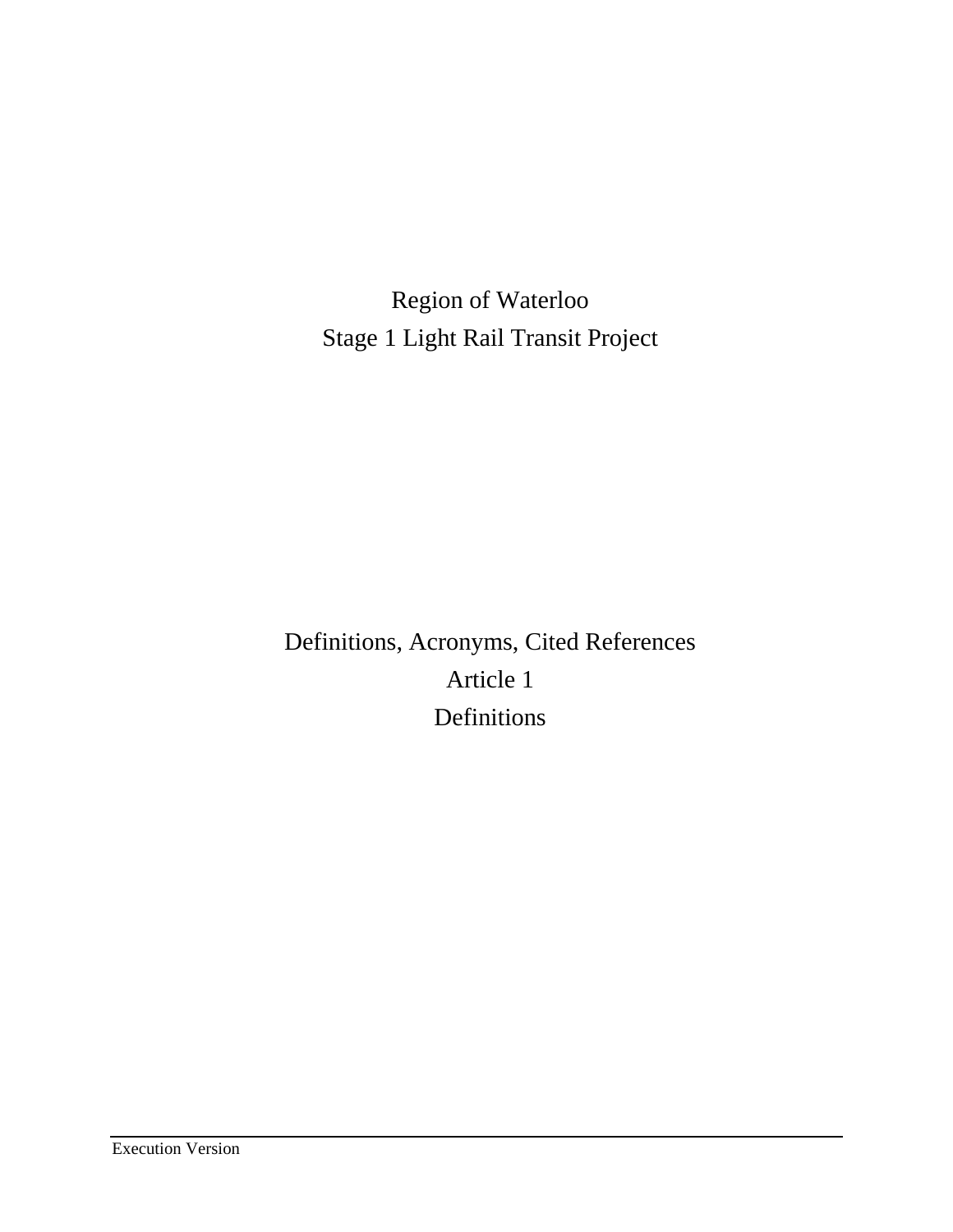# **Table of Contents**

| 1.0 |  |  |  |  |
|-----|--|--|--|--|
|-----|--|--|--|--|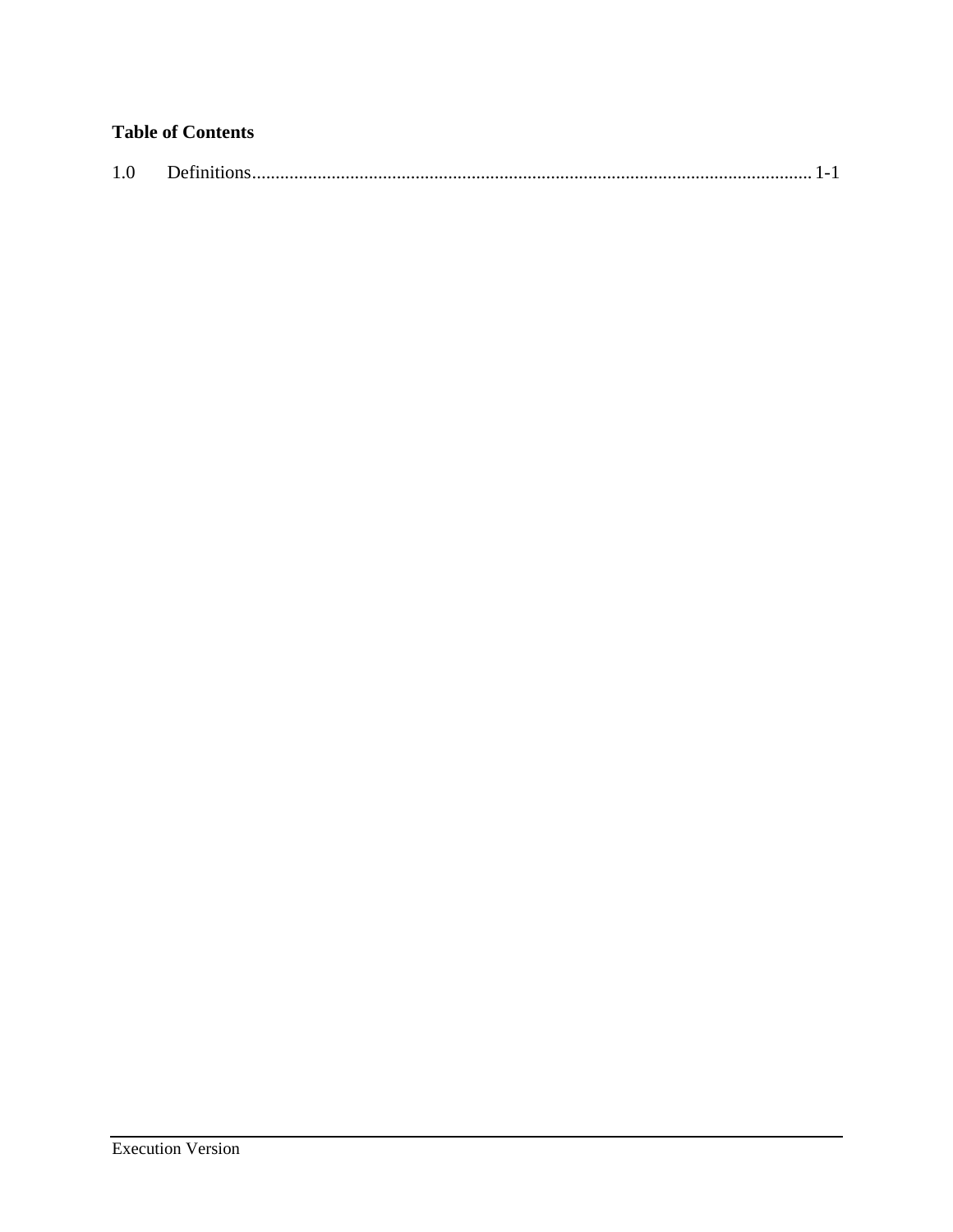# **ARTICLE 1 DEFINITIONS**

# **1.0. Definitions. In the Project Agreement, unless the context otherwise requires:**

- 1.1. **"Asset Management Plan"** has the meaning given in Appendix A of Schedule 15-3 and more specifically refers to the plans to ensure the reliability, viability and long term performance of the systems and facilities that are designed, constructed, operated and maintained by Project Co under the Project Agreement.
- 1.2. **"Basis of Design Report"** has the meaning given in Article 1 of Schedule 15-2.
- 1.3. **"Bridge Condition Index (BCI)"** is the rating tool used by the Ontario Ministry of Transportation for scheduling maintenance and upkeep of bridges and structures.
- 1.4. **"Bus Bridge Plan"** as referenced in Article 1 of Schedule 15-4 refers to the plan developed by Project Co in cooperation with the Region of Waterloo and Grand River Transit (the Region's Bus Operator) to respond to planned and unplanned service interruptions of the light rail transit system.
- 1.5. **"Bus Bridge"** as referenced in Article 1 of Schedule 15-4 involves the use of bus replacement services during planned and unplanned interruptions of the light rail transit system. A Bus Bridge could involve the use of buses along the entire light rail transit corridor or sections thereof.
- 1.6. **"Bus Rail Coordination"** is the group convened by the Region of Waterloo which addresses areas of coordination between the existing bus services operated by Grand River Transit, the Region's advisors and Project Co.
- 1.7. **"Central Control Facility"** has the meaning of a centralized facility to monitor, analyze, and manage all ITS subysystems and other LRT subsystems of the Stage 1 LRT Project. The Central Control Facility also supports maintenance and yard operations and is located in the Operations, Maintenance and Storage Facility.
- 1.8. **"Centre Control Facility"** is the room or location within the Operations, Maintenance and Service Facility where all train movements, systems and facilities are monitored and overseen.
- 1.9. **"Daily Report"** has the meaning given in Article 1 of Schedule 15-4.
- 1.10. **"Dark Fibres"** has the meaning of unused and/or reserved optical fibres in the fibre optic cable communications backbone. These fibres may be used at a later time.
- 1.11. **"Daytime Equivalent Sound Level Leq** 16h is the daytime equivalent sound level.
- 1.12. **"Design Units"** has the meaning give in Appendix U of Schedule 15-2.
- 1.13. **"Dispute Resolution Procedure"** has the meaning given in Schedule 27.
- 1.14. **"Emergency Costs" are costs inc**urred during the Operations Term and Maintenance an**d Rehabilitation T**erm resulting from emergency situations that directly or indirectly impact service operations.
- 1.15. **"Exclusive Right-of-Way"** has the meaning give in Article 11 of Schedule 15-2.
- 1.16. **"Expanded Baseline Schedule"** has the meaning given Article 19 of Schedule 15-2.
- 1.17. **"Fleet Management System"** has the meaning given in Article 9 of Schedule 15-2.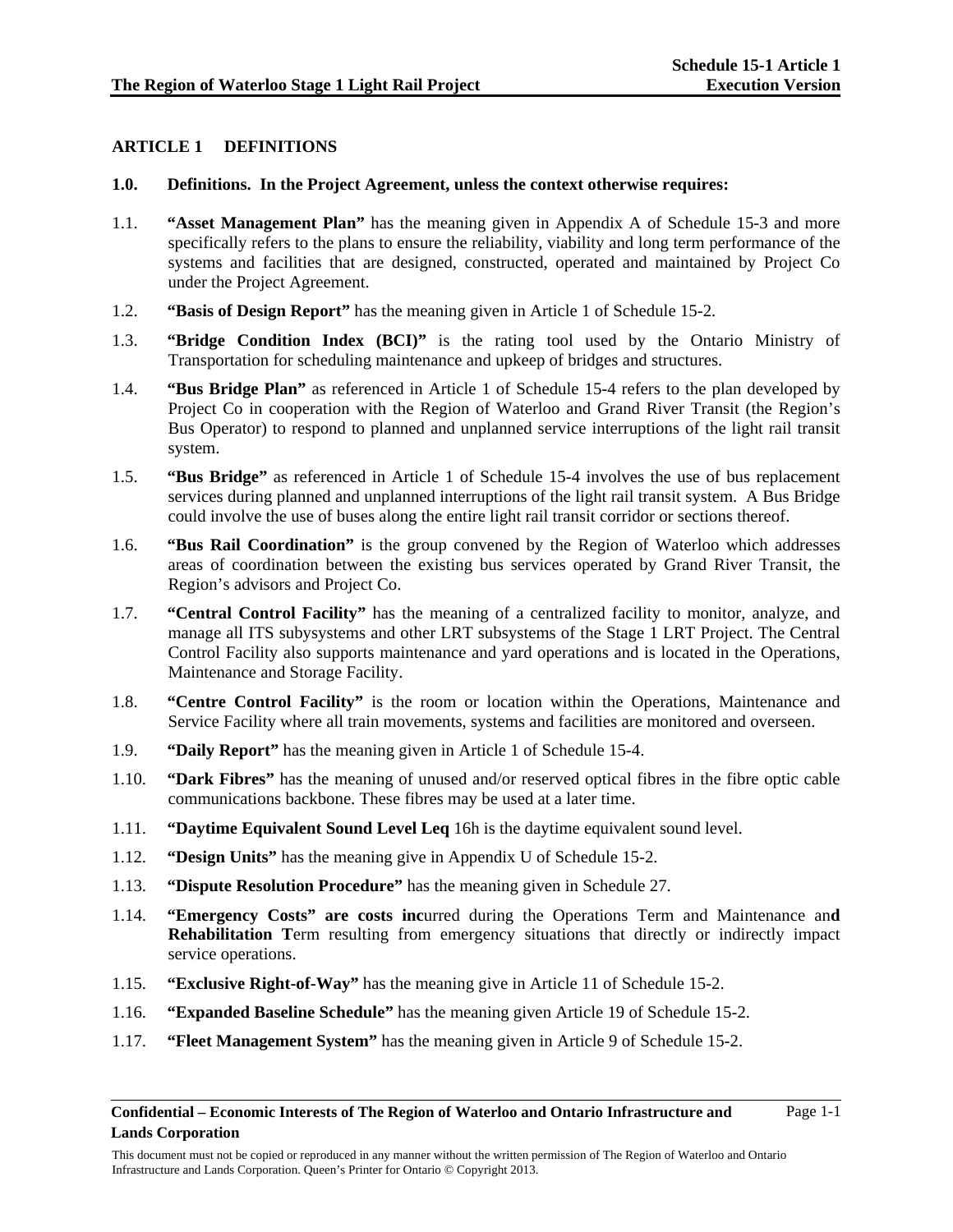- 1.18. **"Fleet Management System"** has the meaning of a centralized system that allows operators, through software interfaces, to have control and visibility over a fleet by providing them with vehicle and route assignment, and vehicle tracking functionalities.
- 1.19. **"General Manager"** is the senior official with full responsibility for Project Co work during the Operations Term and Maintenance and Rehabilitation Term.
- 1.20. **"Grand River Transit"** is the name of the Region of Waterloo's Bus Operations.
- 1.21. **"Jerk Rate"** has the meaning of Rate of Change of Lateral Acceleration.
- 1.22. **"Kiss-and-Ride"** has the meaning of a drop-off area.
- 1.23. **"Landscaping"** has the meaning given in Article 2 of Schedule 15-2.
- 1.24. **"Maintenance Management System" "** has the meaning given in Article 1 of Schedule 15-4.
- 1.25. **"Major Service Change"** has the meaning given in Article 1 of Schedule 15-4.
- 1.26. **"Medium Service Change"** has the meaning given in Article 1 of Schedule 15-4.
- 1.27. **"Minor Service Change"** has the meaning given in Article 1 of Schedule 15-4.
- 1.28. **"Monthly Activity Report"** has the meaning given in Article 1 of Schedule 15-4.
- 1.29. **"Night time Equivalent Sound Level Leq"** 8h is the night time equivalent sound level.
- 1.30. **"Non-Maintenance Emergency**" is an event not related to maintenance of the light rail transit system which may directly or indirectly impact service operations.
- 1.31. **"Operations Plan"** has the meaning given in Article 1 of Schedule 15-4.
- 1.32. **"Operations Services"** has the meaning given in Schedule 1 of the Project Agreement.
- 1.33. **"Operations Term"** means the period commencing on the Substantial Completion Date to and including the date that is the earlier of 10 years after the Substantial Completion Date and the Termination Date, unless such term is otherwise extended in accordance with the terms of the Project Agreement.
- 1.34. **"Overhead Contact System"** has the meaning given in Article 6 of Section 15-2.
- 1.35. **"Passby Sound Level"** means a weighted equivalent sound level over the time interval of the vehicle takes to pass by.
- 1.36. **"Phase 1 Submittal"** Phase 1 Submittal is the set of primary design submissions following Financial Close, which include all Works Submittals required for the completion of Phase 1, where Phase 1 is as defined in Article 1.2 of Schedule 15-2. The Phase 1 Submittal is a holistic set of submissions covering all of the technical aspects of the System and Public Infrastructure to a preliminary engineering level including the completion of all supporting data gathering necessary to commence Phase 2. For further clarity, the Phase 1 Submittal includes the Definitive Design Submittals in accordance with Section 20.3 of the Project Agreement.
- 1.37. **"Phase 2 Submittal"** all submittals other than the Phase 1 submittal.
- 1.38. **"Phase 3 Submittal"** has the meaning of all submittals required for Phase 3, which is the commencement of revenue service
- 1.39. **"Planned Service Interruptions"** refers to a period of time where segments or the entire light rail system is not operating due to planned maintenance, special events, etc.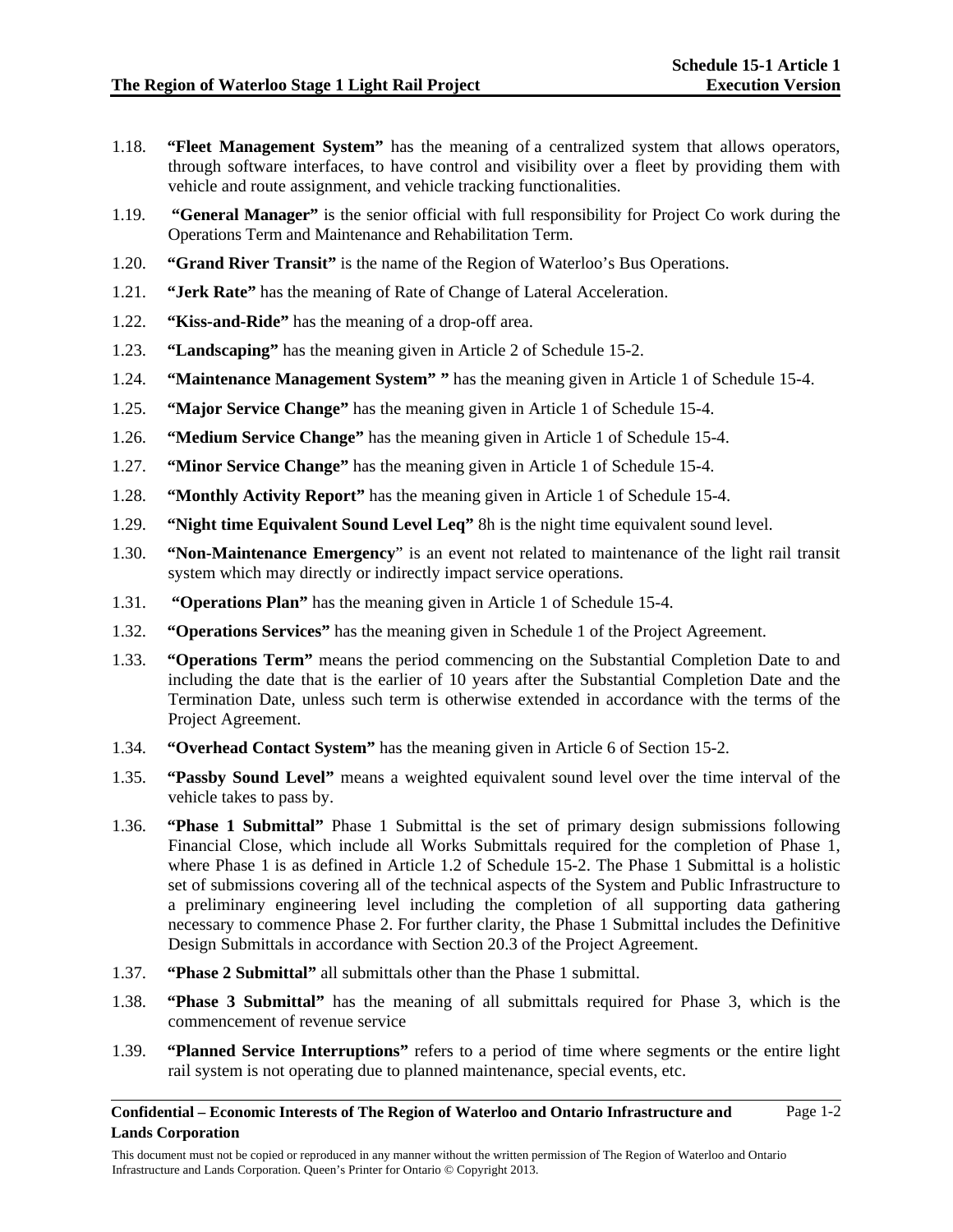- 1.40. **"Platform Fare Transaction Processor"** means a fare collection device used to read electronic fare cards or fare transfers and records trip information onto the fare card or transfer.
- 1.41. **"Platform"** has the meaning given in Article 14 of Schedule 15-2.
- 1.42. **"Point of Reception"** means any point on residential property, 15 meters or more from the nearest track's centerline where sound originating from the line is received.
- 1.43. **"Project Co's Baseline Schedule"** has the meaning given Article 19 of Schedule 15-2.
- 1.44. **"Project Schedule"** shall have the same meaning as "Work Schedule" as in Section 22.2 of the Project Agreement.
- 1.45. **"Public Address Control System"** has the meaning of a centralized system which will control and distribute voice announcements to be made at LRT platforms.
- 1.46. **"Public Infrastructure Work (PIW)"** is defined as work elements that Project Co has design, construction, testing and acceptance responsibilities but has no responsibility for ongoing maintenance after PIW is accepted for beneficial use by the Authority Having Jurisdiction. Project Co shall be responsible for the maintenance and up keep of all Public Infrastructure Work (PIW) performed by Project Co within the Project Agreement and on behalf of the Region, respective City, railroad, and public agency having jurisdiction and ownership rights of the plant until acceptance and beneficial use of the PIW on or before the commencement of Light Rail Transit revenue operation by Project Co; or until the Region, respective City, railroad, and agency having jurisdiction and ownership rights takes control of the plant in accordance with the Project Agreement "Possession and Use" requirements. This does not include Project Co's responsibility for control of all maintenance and up keep of the LRT guideway infrastructure.
- 1.47. **"Remedial Access Notice"** is a management information system which tracks the maintenance activities and actions performed by Project Co on the Light Rail Transit System.
- 1.48. **"Revenue Management System"** has the meaning of a centralized system used to manage and monitor fare collection devices, monitors transactions on ticket vending machines and platform fare transaction processors, handles credit and debit payment processing as well as performs any revenue reconciliation.
- 1.49. **"Semi Exclusive Right-of-Way"** has the meaning given in Article 11 of Schedule 15-2.
- 1.50. **"Service Standard"** has the meaning given in Schedule 15-3.
- 1.51. **"Signal Pre-emption"** has the meaning of the interruption of normal traffic signal operations in order to transfer right of way to an approaching emergency vehicle, typically facilitated through vehicle detection or switches.
- 1.52. **"Standard Operating Procedures"** are the set of rules and procedures established by Project Co which govern the ongoing operations and maintenance of the Light Rail Transit System.
- 1.53. **"Station Stop"** Station Stop has the same meaning as LRT Stop as defined in Article 14 of Schedule 15-2."
- 1.54. **"Submittal List"** has the meaning give in Appendix U of Schedule 15-2.
- 1.55. **"Submittal Register"** has the meaning give in Appendix U of Schedule 15-2.
- 1.56. **"Substantial Completion"** has the meaning given in Article 1 of the Project Agreement.